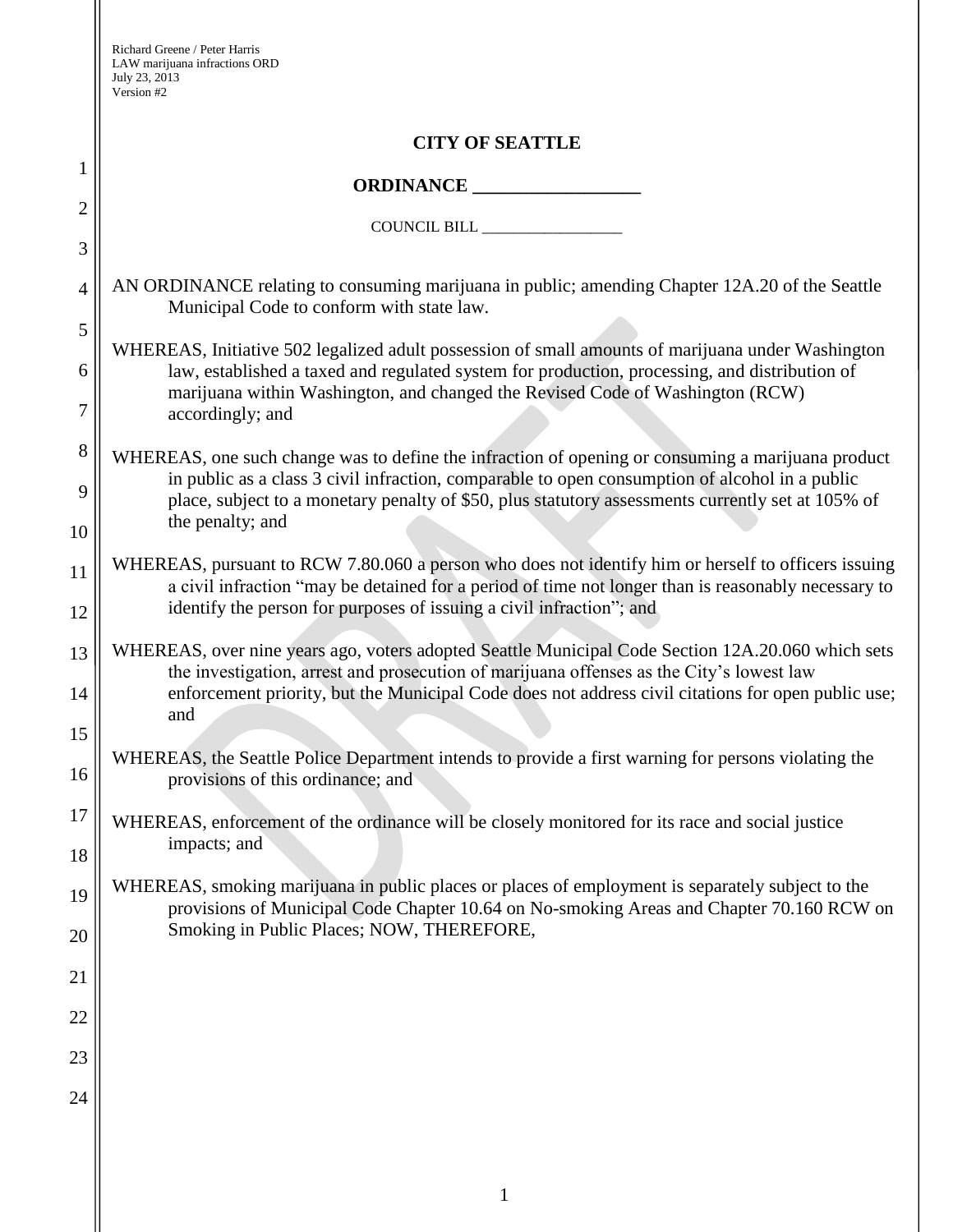Richard Greene / Peter Harris LAW marijuana infractions ORD July 23, 2013 Version #2

BE IT ORDAINED BY THE CITY OF SEATTLE AS FOLLOWS:

Section 1. Chapter 12A.20 of the Seattle Municipal Code is amended to add the following section:

## **12A.20.100 Opening or consuming marijuana products in public.**

A. It is unlawful to open a package containing or consume marijuana, useable marijuana or a marijuana-infused product in view of the general public. A person who violates this section is guilty of a class 3 civil infraction under RCW Chapter 7.80. (RCW 69.50.445)

B. For purposes of this section:

1. "Marijuana" means all parts of the plant Cannabis, whether growing or not, with a THC concentration greater than 0.3 percent on a dry weight basis; the seeds thereof; the resin extracted from any part of the plant; and every compound, manufacture, salt, derivative, mixture, or preparation of the plant, its seeds or resin. "Marijuana" does not include the mature stalks of the plant, fiber produced from the stalks, oil or cake made from the seeds of the plant, any other compound, manufacture, salt, derivative, mixture, or preparation of the mature stalks (except the resin extracted therefrom), fiber, oil, or cake, or the sterilized seed of the plant which is incapable of germination.

2. "Useable marijuana" means dried marijuana flowers, but does not include marijuana-infused products.

3. "Marijuana-infused products" means products that contain marijuana or marijuana extracts and are intended for human use, but does not include useable marijuana.

4. "THC concentration" means percent of delta-9 tetrahydrocannabinol content per dry weight of any part of the plant *Cannabis*, or per volume or weight of marijuana product, or the combined percent of delta-9 tetrahydrocannabinol and tetrahydrocannabinolic acid in any part of the plant *Cannabis* regardless of moisture content. (RCW 69.50.101)